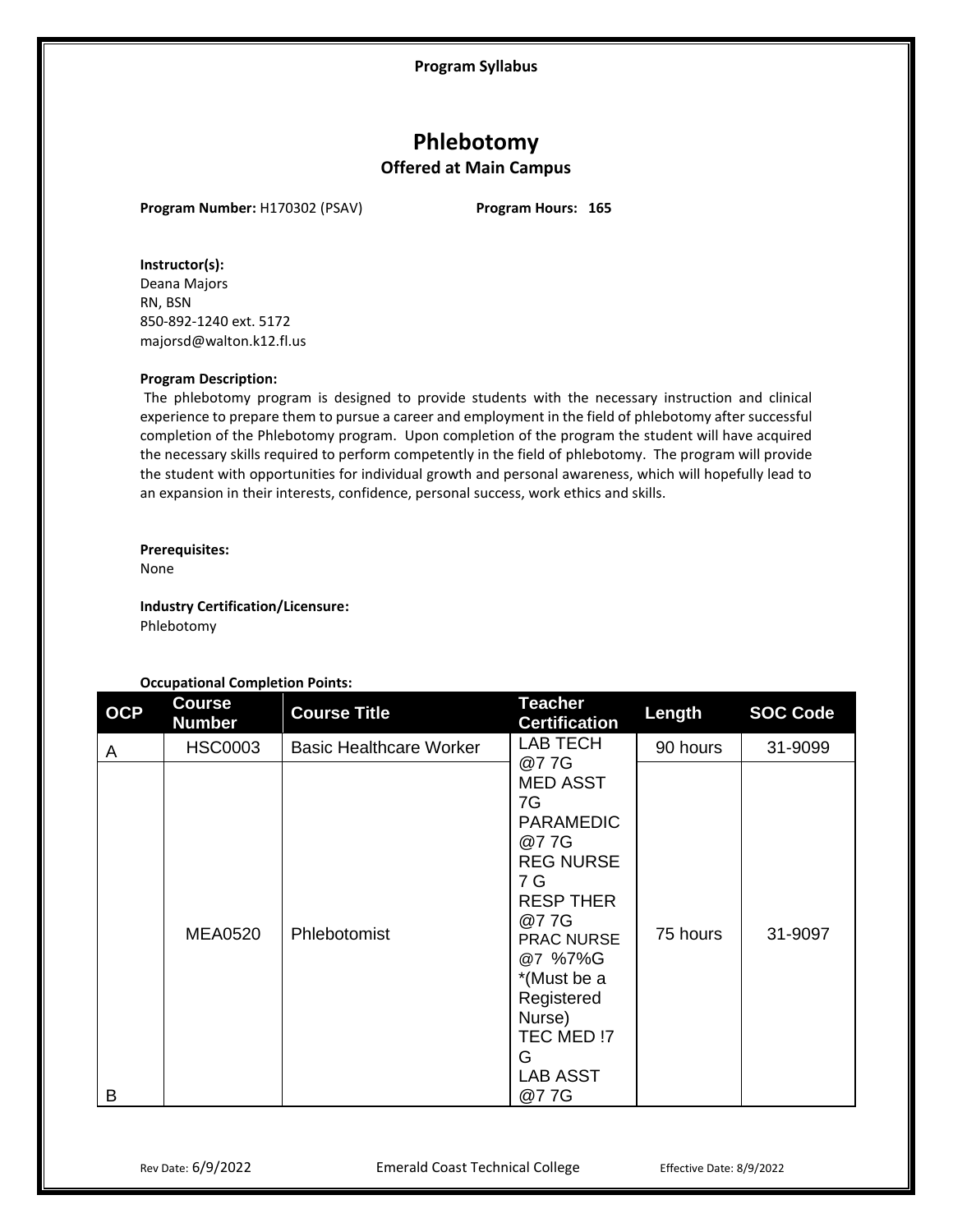# **Program Syllabus**

#### **Program Objectives and Outcomes:**

The program includes, but is not limited to:

The courses content includes, but is not limited to:

- 1. DOE Health Science Core (Basic Healthcare Worker) Frameworks
- 2. DOE Phlebotomy 1
- 3. DOE Phlebotomy 2
- 4. DOE Phlebotomy 3
- a. Demonstrate knowledge of the healthcare delivery system and health occupations.
- b. Demonstrate the ability to communicate and use interpersonal skills effectively.
- c. Demonstrate legal and ethical responsibilities.
- d. Demonstrate an understanding of and apply wellness and disease concepts.
- e. Recognize and practice safety and security procedures.
- f. Recognize and respond to emergency situations.
- g. Recognize and practice infection control procedures.
- h. Demonstrate an understanding of information technology applications in healthcare.
- i. Demonstrate employability skills.
- j. Demonstrate knowledge of blood borne diseases, including HIV/AIDS.
- k. Apply basic math and science skills.
- l. Demonstrate accepted professional, communication and interpersonal skills.
- m. Discuss phlebotomy in relation to the health care setting.
- n. Identify the anatomic structure and function of body systems in relation to services performed by phlebotomist.
- o. Recognize and identify collection reagents supplies, equipment and interfering chemical substances.
- p. Demonstrate skills and knowledge necessary to perform phlebotomy.
- q. Practice infection control following standard precautions.
- r. Practice accepted procedures of transporting, accessioning and processing specimens.
- s. Practice quality assurance and safety.

# **Textbook:**

| <b>Textbook name</b>                                   | $\overline{ISBN}$ #     | Edition                        |
|--------------------------------------------------------|-------------------------|--------------------------------|
| Hartman's Nursing Assistance Long-Term Care            | ISBN 978-1-60425-074-9  | $\mathbf{\Lambda}^{\text{th}}$ |
| Workbook: Hartman's Nursing Assistance Long-Term Care  | ISBN: 978-1-60425-075-6 | 4 <sup>th</sup>                |
| Hartman's Complete Guide for the Phlebotomy Technician | ISBN 978-1-60425-129-6  | $1^{st}$                       |

#### **Online Resources (required for purchase):**

Certified Phlebotomy Technician (CPT) Online Study Guide & Practice test NHANOW.com

# **Tools/Supplies/Materials:**

Students will need basic classroom supplies (pen, pencil, paper, and notebook). These supplies are to be brought to class on a daily basis. Safety equipment, specific to the phlebotomy occupation, is provided, e.g., personal protective equipment.

#### **Grading Scale:**

**NUMERICAL EQUIVALENT OF GRADES:**

 $100-94 = A$  $93-85 = B$  $84-77$  = C below 77% is failing

#### **Clinical:**

Pass =  $P$  (77% or greater)  $Fail = F (below 77%)$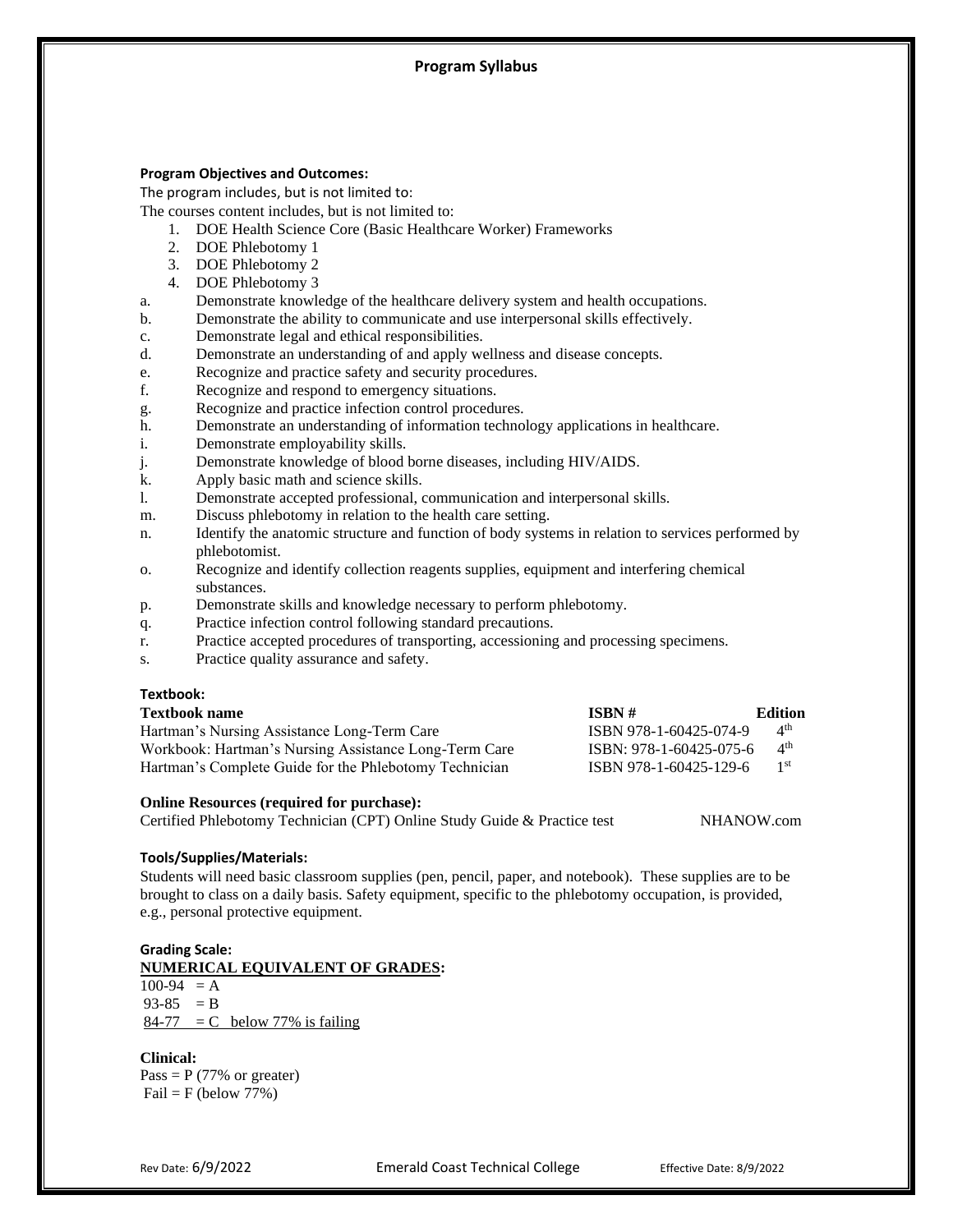# **Evaluation/Assessment: EXAMINATIONS:**

The program examinations consist of written knowledge examinations and performance evaluations. A knowledge examination is given upon completion of each major topic assignment. An overall 77% on performance evaluations is required to successfully pass and proceed to the next assignment. Students are eligible and required to take the Phlebotomy exam upon completion of the program.

# **Satisfactory Progress:**

Students must maintain an average of 77% in each class to pass the course and progress in the program. When a student is absent from class, the student must make up all tests or class work missed on the first day they return to class or a grade of zero will be awarded. Students will be provided with detailed assignment sheets and a specific syllabus for each course of study. Complete mastery of an area must be achieved before proceeding further. A student is not allowed to progress in the program if they have not passed each course at the time it is offered. Students are responsible for maintaining a sufficient rate of progress throughout the course.

#### **Instructional Delivery Methods:**

Lecture, power points, audiovisual, team projects, skills demonstration with return demonstration.

#### **Conferences and Assistance:**

You are welcome and encouraged to come to the instructors' offices to talk over any problems you may have in this program. Conferences with instructors may be scheduled after class. Students needing assistance with problems will research along with the instructor all possibilities and utilize all reference materials to achieve a solution. In addition, Student Services personnel as well as the Adult Facilitator are available to students for assistance as needed. Subject-related problems can be presented to the class as a whole for research upon instructor's approval. Class interaction and discussion concerning health and wellness and phlebotomy is encouraged.

Students who are having difficulty completing a lab assignment are encouraged to seek help from an instructor as soon as possible. The student is responsible for scheduling additional practice time as needed. These practice times are not to be scheduled during regularly scheduled lab hours.

#### **Classroom:**

761 N. 20<sup>th</sup> Street DeFuniak Springs, Florida 32433 Building: 400 Room: 120

#### **Office Location:**

761 N. 20<sup>th</sup> Street DeFuniak Springs, Florida 32433 Building 400 Room: 120

# **Office Hours:**

Regular office hours for the instructors are Mon. – Thr., Day: 7:30 a.m. -5:00 p.m.

#### **Attendance:**

The instructors will arrange individual class and lab hours. Students are required to be present and on time for class and lab practice in order to receive the necessary instruction. The student is responsible for all

Rev Date: 6/9/2022 **Emerald Coast Technical College** Effective Date: 8/9/2022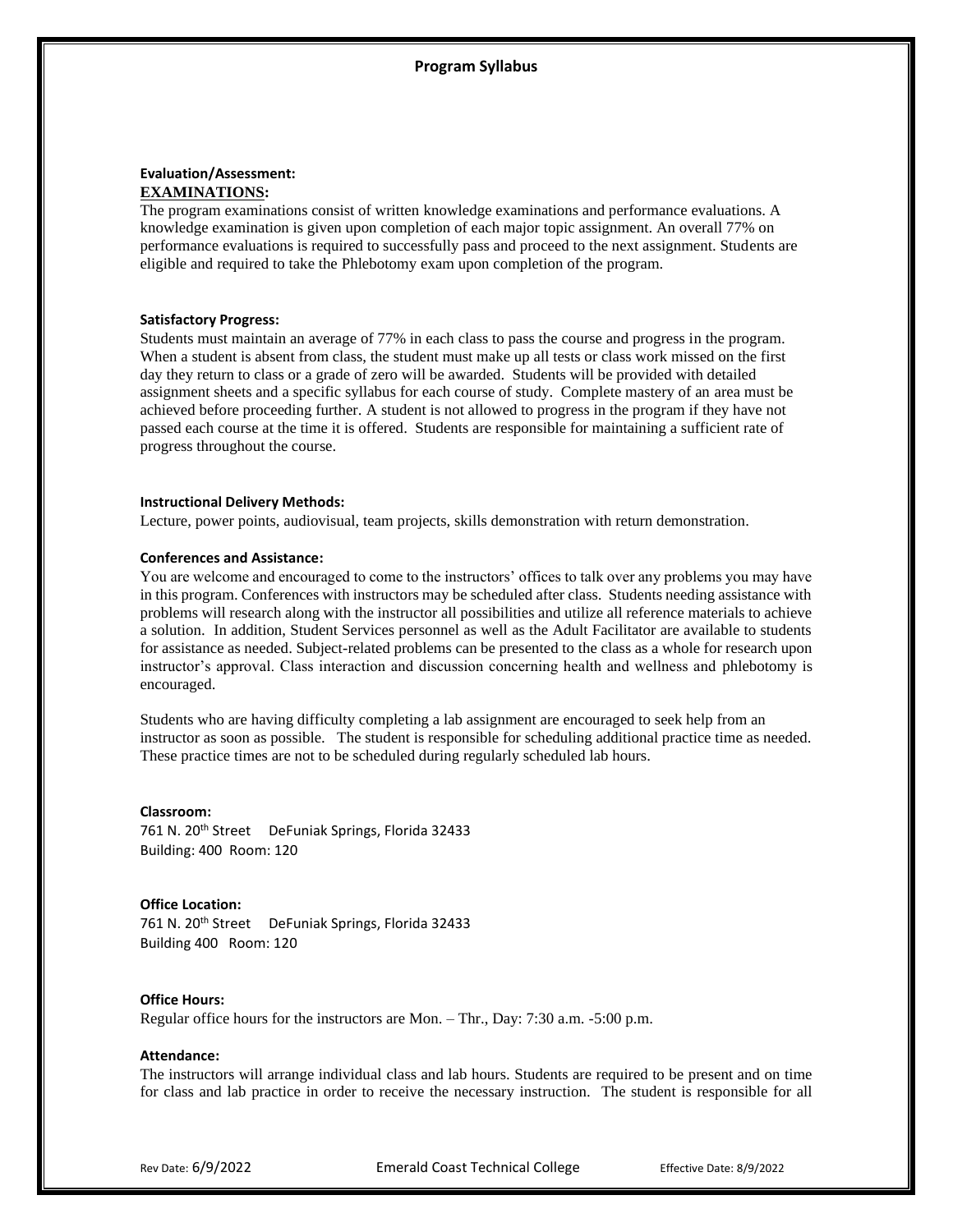# **Program Syllabus**

material covered in class. Any material missed, due to an absence, must be made up by the student. Student will meet with instructor to arrange for makeup hours.

# **Meeting Times/Contact Hours**

Day Class theory: Mon – Thur 1:00 pm - 5:00 pm

# **Lab Equipment:**

You will be assigned specific equipment for your labs. The equipment you will use is reliable. However, with abuse or misuse, it will malfunction and become inoperable. Be careful and have the instructor demonstrate the use of the equipment before using it for the first time. Read all instructions carefully and ask questions prior to use. Keep your work area and lab areas clean and orderly while performing assignments. Return all software, equipment and lab components to the proper storage area before departing at the end of the period. The classroom lab will be clean and secured at the end of each project or period whichever comes first.

# **Safety:**

- Safety is priority one.
- This program follows CDC guidelines.
- Touch-free temperature and hand sanitizing stations have been installed.
- Report any unsafe conditions to the instructor immediately. Any abnormal findings in clinical require a phlebotomy student action. Notify the instructor and the patient's nurse immediately.
- If you are not comfortable or confident with any lab or clinical assignment, stop and notify the instructor.
- All equipment and manuals have a place, return them to the proper location.
- Everyone must complete the safety lectures/labs prior to clinical assignments.
- Hand washing is the single most effective method to prevent the spread of infection and must be practiced regularly by students as instructed in theory.
- All students must adhere to Standard Precautions while in the Lab assignments. The student is to apply the necessary personal protective equipment (PPE) such as gloves, masks, eye protection, and/or gowns when performing or practicing assignments depending upon the task and degree of exposure anticipated. The student is to dispose of all contaminated PPE as instructed in theory or according to agency/facility policy in clinical.
- Students are at an increased risk for exposure to diseases and environmental stressors while in the Lab. The student must assume responsibility for all personal health care costs that may occur. The student agrees to provide documentation to the phlebotomy department for their personal file that such medical follow-up has occurred. Students are encouraged to have health insurance for the course of the program to cover expenses for follow-up of untoward events.
- If you are not comfortable or confident with any lab or project, stop and notify instructor.

# **Emergency Procedures:**

- Emergency exits are clearly marked.
- As part of regular classroom instruction, students will be asked to participate in regular safety and emergency drills.
- Fire extinguishers are located in each area.

# **Rules and Regulation / Policies and Procedures:**

Students will follow all rules/regulations outlined in the Emerald Coast Technical College Catalog.